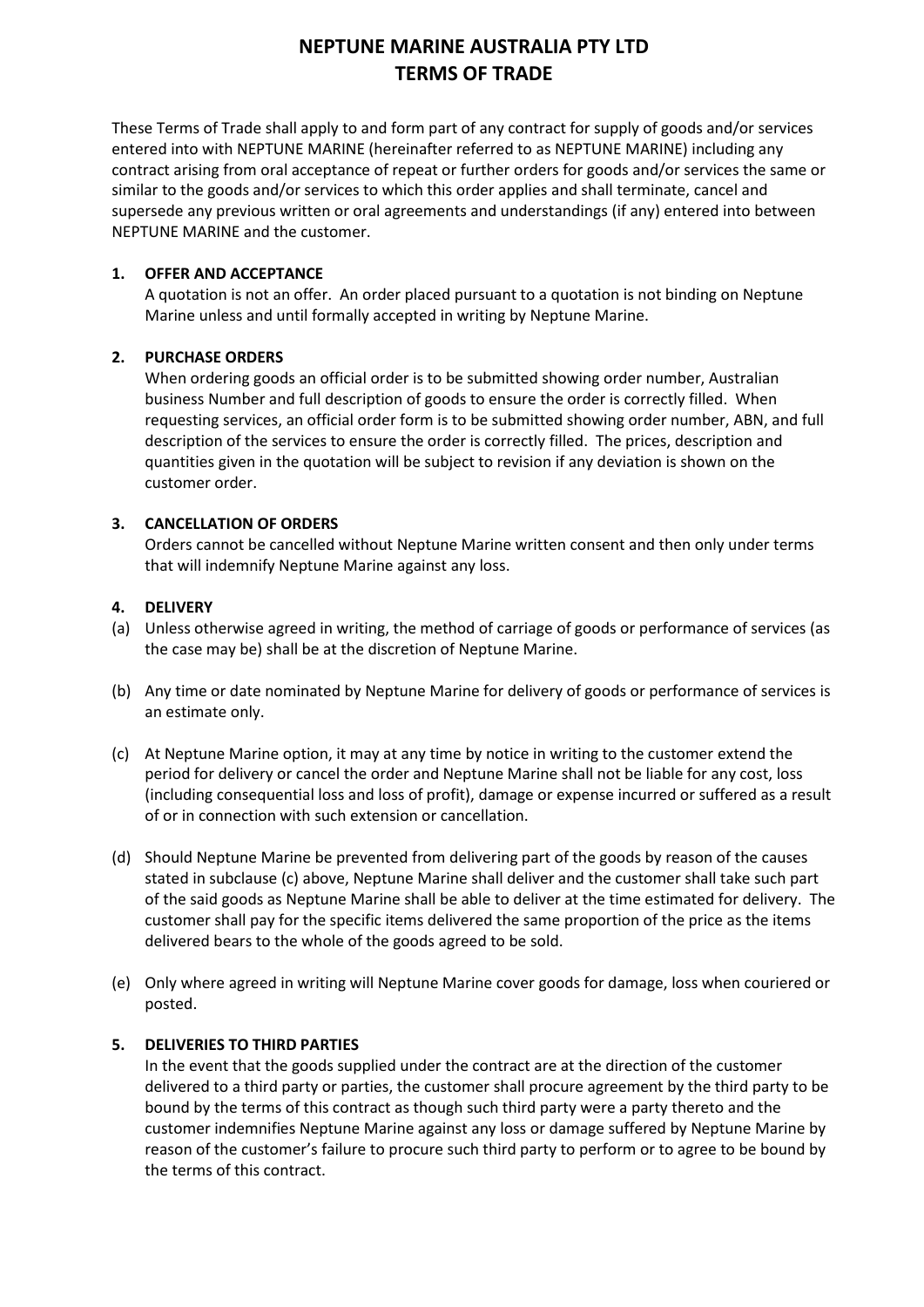## **6. CLAIMS**

- (a) In the case of supply of goods:
	- (i) Customers to insure goods for loss or damage.
	- (ii) All goods posted, freighted or delivered at customers instruction and cost.
	- (iii) If Neptune Marine delivers an incorrect quantity of goods the customer shall only be entitled to reject the excess over the quantity ordered.
- (b) In the case of a supply of services, the customer shall no later than seven days after completion of performance of the services give notice to Neptune Marine of any defect in the services or other matter or thing whereby it is alleged that the services are not in conformity with the contract relating to their supply. The customer hereby waives any claims of which it has not given notice within that time.
- (c) In case of electrical items sold to customers, these goods will not be refunded and Neptune Marine has a "No Return Policy".

## **7. RISK**

The risk or loss of damage to goods shall be borne by the customer on and from departure of the goods from the works or store of Neptune Marine, as the case may be. The customer shall, at his expense, insure the goods against loss or damage for their full replacement value and keep them so insured until the goods are paid for in full. The insurance policy shall be in the name of the customer as bailee and shall note the interest of Neptune Marine as owner of the goods.

## **8. PROPERTY**

Property of the goods shall not pass to the customer until all amounts owing to Neptune Marine by the customer under the order relating to those goods are paid in full. Until that time:

- (a) The relationship between the parties shall be fiduciary and the customer shall hold the goods solely as bailee of Neptune Marine:
- (b) The customer shall store the goods separately from other goods and in a manner which clearly identifies them as the property of Neptune Marine and shall keep separate stock records for all such goods. However, the customer may:
	- (i) convert the goods or incorporate the goods into a new product or new products (the"new products") provided, however, that if the customer does so then, to the extent of the amount remaining unpaid on the goods so converted or incorporated, the customer shall hold his interest in the new products on trust for Neptune Marine; and
	- (ii) sell the goods or the new products in the ordinary course of the customer's business provided, however, that the customer does not hold himself out as agent of Neptune Marine and further provided that the customer holds separately and on trust for Neptune Marine and does not pay into an overdrawn bank account such part of the process of sale of goods or new products as equals the amount remaining unpaid on the goods so sold or on the goods converted or incorporated into the new products, as the case may be. The customer shall forthwith account to Neptune Marine for such part of the proceeds;
- (c) Neptune Marine may forthwith cancel the customer's right under subclause (b) above and may enter upon premises at which its goods or the new products are stored without liability for trespass or any resulting damage and retake possession of the goods or take possession of the new products if:
	- (i) being a corporation the customer commences to be wound up or is placed under official management or a receiver or receiver and manager is appointed over its undertaking or property, or any part thereof;
	- (ii) being a natural person the customer becomes insolvent or bankrupt or commits an act of bankruptcy;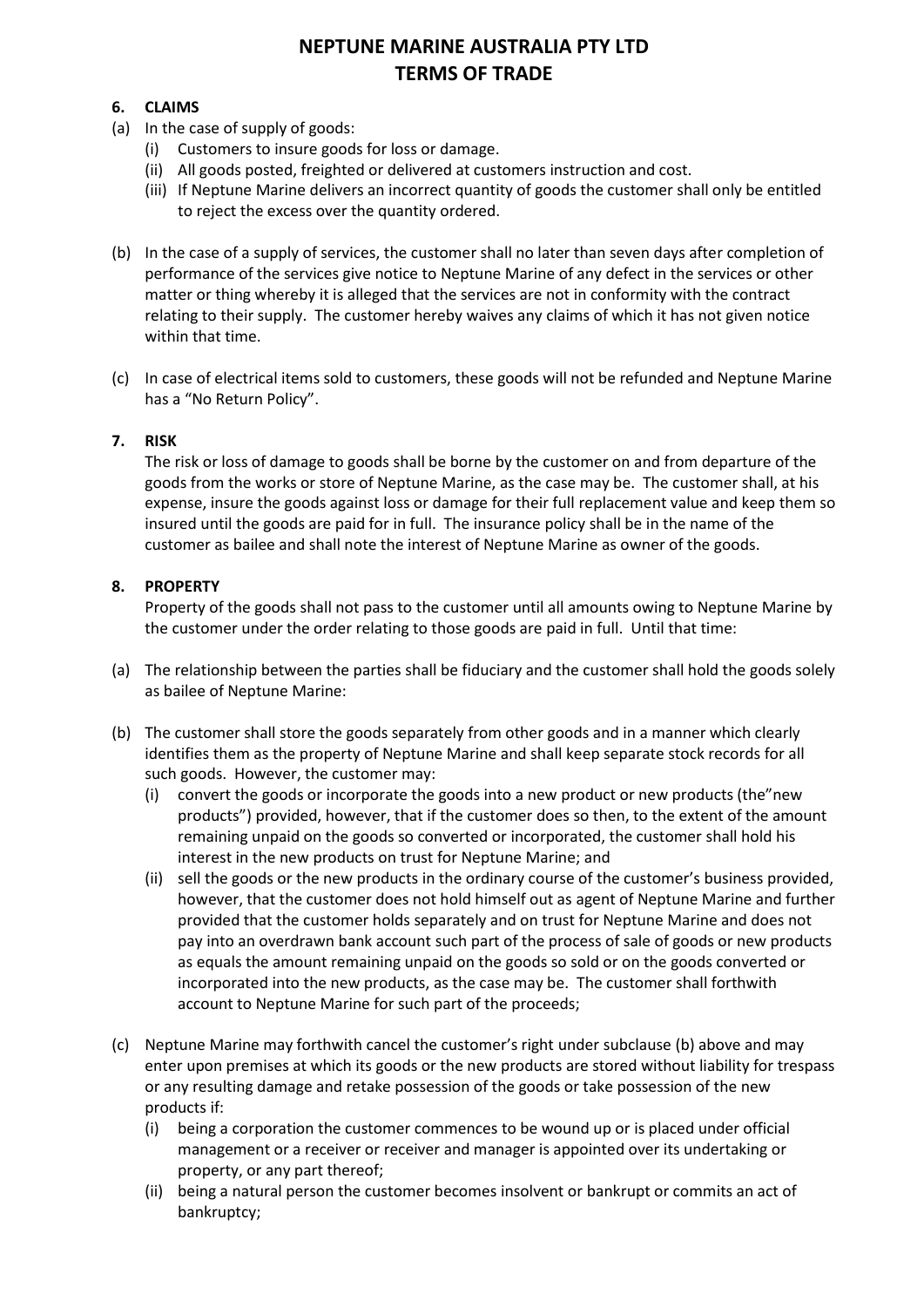- (iii) the customer enters into some arrangement or assignment for the benefit of creditors;
- (iv) the customer parts with possession of the goods other than in the ordinary course of business; or
- (v) in the reasonable opinion of Neptune Marine, the customer breaches any of these terms of trade.

In the event that Neptune Marine retakes possession of the goods or takes possession of the new products it may sell such goods or new products. In the case of new products, Neptune Marine undertakes to pay the balance of proceeds of sale, after deducting the price of the goods incorporated in the new products, to the customer.

- (a) Notwithstanding the provision of this clause 8, Neptune Marine shall be entitled to maintain an action against the customer for the purchase price.
- (b) No provision of this clause 8 is intended to, nor shall it constitute a charge in respect of goods supplied under this invoice, or in respect of new products, or in respect of any moneys paid to the customer by any purchase of goods or new products from the customer. If any provision of this clause 8 creates a charge over any goods supplied, or new products, or moneys paid to the customer by any purchaser from the buyer, then that provision shall be severed from these Terms of Trade and the remainder of the provisions shall be read and construed as if that severed provision was not part of these Terms of Trade.

## **9. WARRANTIES AND CLAIMS FOR DAMAGES**

- (a) With the exception of the conditions, warranties, rights and remedies referred to in subclause (b) below all conditions and warranties (and rights and remedies relating to the breach thereof) whatsoever which would, but for this subclause, have been implied into any contract for sale of goods or services between the customer and Neptune Marine are negatived and excluded from any such contract.
- (b) Certain legislation (including the Trade Practices Act 1974 and various legislation of the States and Territories of Australia) has the effect of implying certain conditions and warranties into and of granting certain rights and remedies in respect of, contracts with consumers which may not be excluded, restricted or modified. Nothing contained in these conditions shall exclude, restrict or modify any such conditions, warranties, rights or remedies but the liability of Neptune Marine for breach of any of such conditions or warranties shall, where legally permissible, be limited, at the option of Neptune Marine, to:
	- (i) replacement or repair of the relevant goods or payment of the cost thereof; or
	- (ii) supply of equivalent goods or payment of the cost of acquiring such goods in the case of a supply of goods. In the case of supply of services such liability of Neptune Marine shall, where legally permissible, be limited, at the option of Neptune Marine, to:
		- (i) The supplying of the services again; or
		- (ii) The cost of having the services supplied again.
- (c) Neptune Marine shall be under no liability to the customer for any loss or damage to persons or property or for death or injury caused by any act or omission (including negligent acts or omissions) of Neptune Marine, its servants or agents.
- (d) The customer acknowledges and agrees that in entering this agreement the customer has in no way relied upon any oral or written warranty or representation except as may be expressed in these Terms of Trade.
- (e) The customer warrants to Neptune Marine that the goods or services (as the case may be) are not of a kind ordinarily acquired for personal, domestic or household use or consumption and that they are not of a kind commonly bought or ordinarily purchased for private use or consumption.
- (f) The customer has the responsibility for ensuring that the goods are not used for any purpose for which they are not suitable.